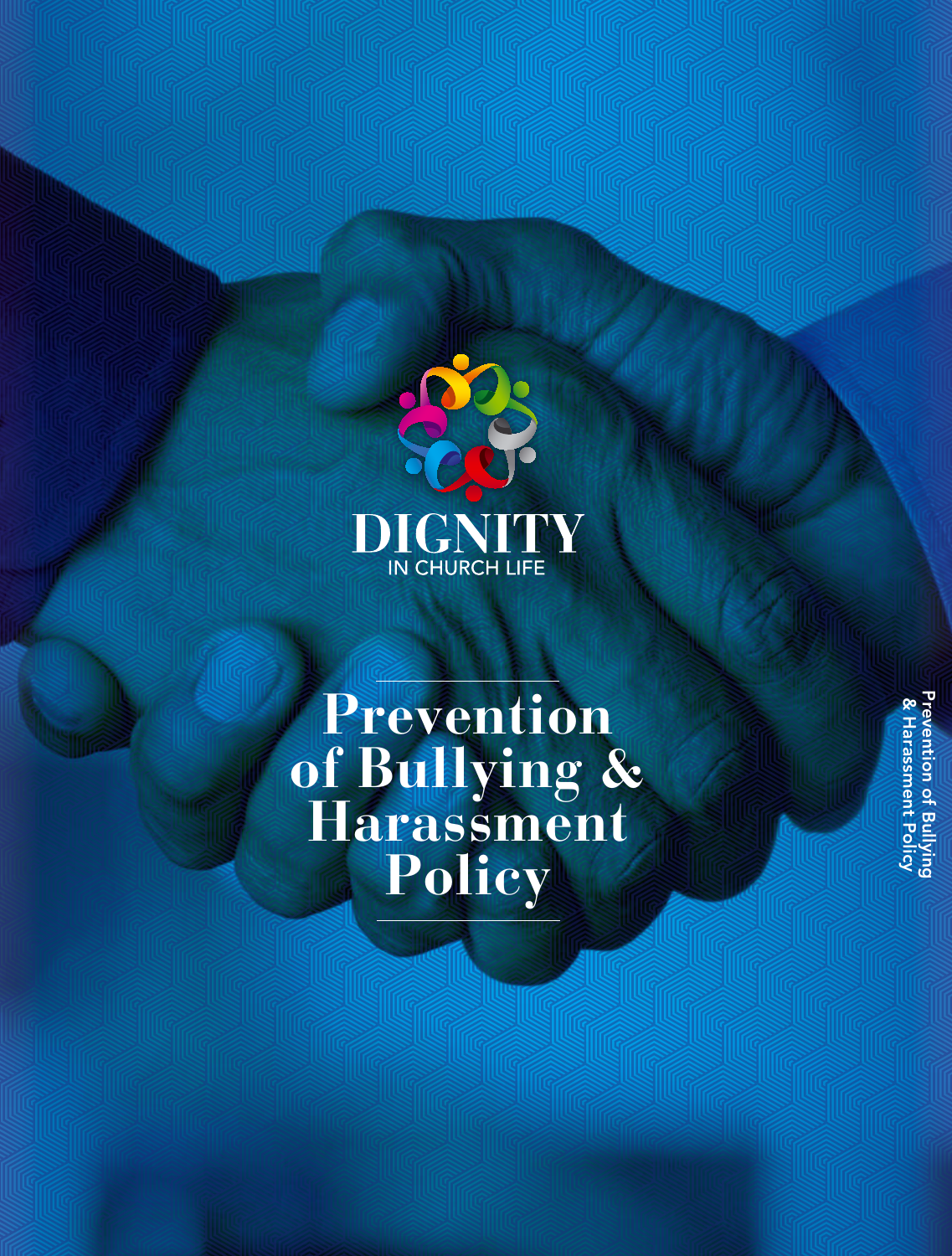# 1. Our Policy

In keeping with the Dignity in Church Life Charter, the Church of Ireland is committed to promoting and implementing measures to protect the dignity of all and to encourage respect for others. This policy has been developed to ensure the activities of the Church of Ireland take place in a non-threatening environment that is free from bullying, harassment and disrespectful behaviour. Everyone has a right to be treated with dignity and respect, while equally all members of the Church of Ireland have a responsibility to maintain an environment free from bullying and harassment.

The Church of Ireland will not tolerate bullying or harassment irrespective of a given reason. Any member of the Church of Ireland who experiences bullying or harassment while participating in Church life will be supported in bringing such unwanted behaviour to a close. It is also the aim of this policy to ensure that where allegations of bullying or harassment may arise, they are dealt with promptly, sensitively and fairly.

## 2. Who has responsibility for this policy?

As outlined in the Dignity in Church Life Charter, all who participate in Church life have a duty and a responsibility to uphold the principles of this policy. Those who hold offices in the Church of Ireland have a particular responsibility for encouraging and monitoring the implementation of this policy.

# 3. Who is protected by this policy?

It is recognised that, as in any organisation, inappropriate behaviour may occur within a Church community at any level. This policy applies to all members of the clergy, archbishops and bishops and members of the laity who participate in the life of the Church of Ireland. *Note: This policy should only be used where there is no Contract of Employment or other Contract governing the relationship between the person making the allegation and the person against whom it has been made. If such a Contract exists, the procedures provided for in that Contract shall apply. In circumstances where there is no prevention of bullying and harassment procedure associated with the Contract, then the prevention of bullying and harassment procedure as outlined in this policy may be adopted, subject to the agreement of all parties to that Contract.*

## 4. What is 'Bullying' and 'Harassment'?

### Bullying

For the purposes of this policy, bullying is defined as repeated inappropriate behaviour, direct or indirect, whether verbal, physical or otherwise. It may be conducted by one or more persons against another or others and is behaviour which could reasonably be regarded as undermining the individual's right to dignity. An isolated incident of the behaviour described in this definition may be an affront to dignity but as a once-off incident is not considered to be bullying. The carrying out of managerial or supervisory duties within the context of Church life or adhering to the ethos of the Church of Ireland while carrying out pastoral duties would not normally be regarded as bullying or harassment. Examples of bullying in the real or virtual world include:

- repeated personal insults or name calling
- constant humiliation or belittling a person, often in front of others
- showing hostility through sustained unfriendly contact or exclusion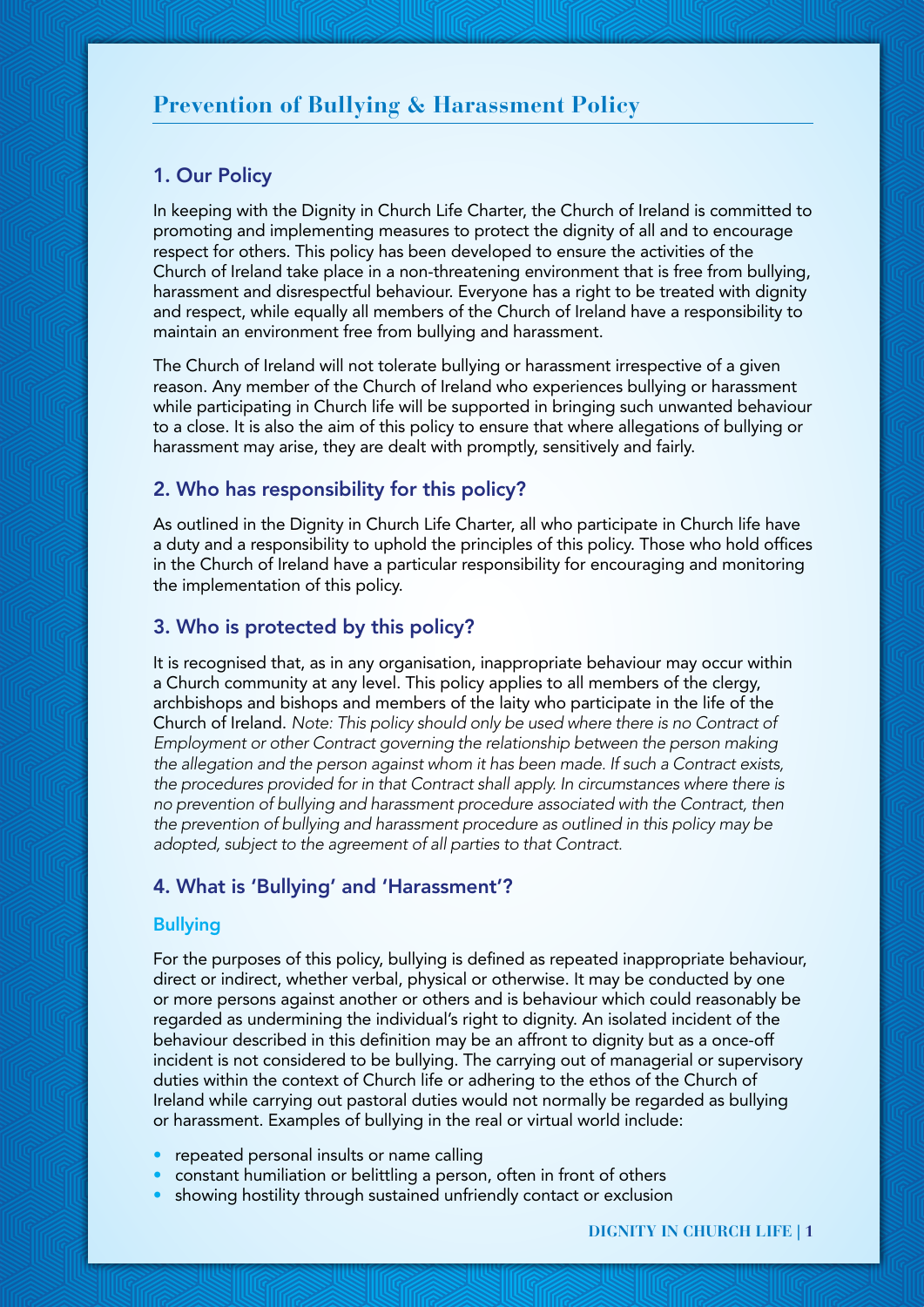# **Prevention of Bullying & Harassment Policy**

- aggressive bodily posture or intimidatory physical behaviour
- repeated verbal abuse.

#### Harassment

For the purposes of this policy, harassment is defined as any form of unwanted conduct related to any of the discriminatory grounds listed here which can reasonably be regarded as having the purpose or effect of violating a person's dignity and creating an intimidating, hostile, degrading, humiliating or offensive environment for the person.

The discriminatory grounds are: age, disability, religious belief (including theology or churchmanship), nationality, family status, gender, sexual orientation, race or membership of the traveller community. The harassment may be persistent or an isolated incident.

Sexual harassment is defined as any form of unwanted verbal, non-verbal or physical conduct of a sexual nature which has the purpose or effect of violating a person's dignity and creating an intimidating, hostile, degrading, humiliating or offensive environment for the person. It is the unwanted nature of sexual harassment which distinguishes it from behaviour that is welcome and reciprocal.

Sexual harassment can take the form of requests for sexual favours or suggestive remarks, physical touching/gesturing of a sexual nature or indecent exposure. A single incident may constitute sexual harassment.

## 5. Prevention

Bullying or harassing behaviour can have a devastating impact on both individuals and/or groups where it occurs. As a consequence of the impact of these behaviours on the individual and the wider community it is necessary to take steps to prevent such behaviours, for example: reinforcing positive behaviours consistent with Gospel values as outlined in the Dignity in Church Life Charter; raising awareness of the types of behaviours which constitute bullying and harassment; handling conflict effectively when it arises; providing training and education for those involved in managing this policy; ensuring adequate follow up and aiming for reconciliation between the parties if at all possible where issues have arisen.

#### 6. Dealing with allegations of Bullying and Harassment - our procedure

All allegations of bullying and harassment will be dealt with sensitively by the Church and as promptly as possible. Allegations should be raised within six months of the alleged offensive behaviour taking place. Allegations of bullying and harassment should, in most cases, be dealt with at parish level. There may be occasions where it is more appropriate to deal with the allegation at diocesan level.

The principle applies that the persons/group dealing with the accusation should not be connected with either of the parties to the allegation and therefore should have no direct involvement with the issues giving rise to the complaint. Fair procedures will be observed at all stages in the process with due respect for the rights of all parties. All parties involved in the process must respect its confidentiality.

The parish may at all times seek the guidance and advice of Central HR who has been appointed centrally within the Church to act as advisor in the implementation of this policy. The contact details for Central HR are set out at the end of this policy.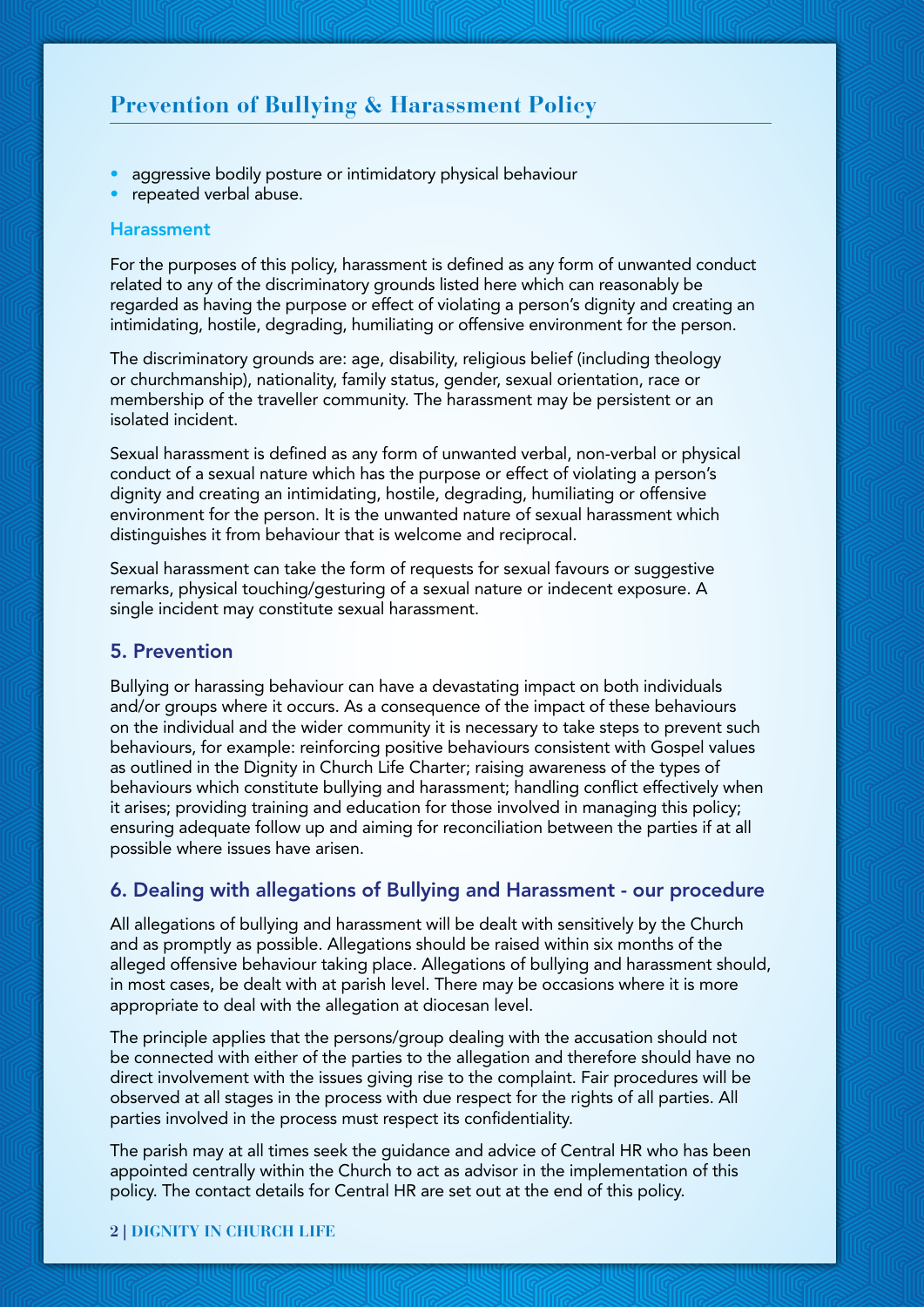# **Prevention of Bullying & Harassment Policy**

### Raising a concern about bullying or harassment

If you have a concern that you are being bullied or harassed you have the option of approaching the Rector, a member of the Select Vestry, or Central HR in the first instance. They will provide you with advice on a confidential basis about the procedures for raising your concern. There are both informal and formal procedures to deal with incidents of bullying and harassment.

A parish sub-group (the "Parish Sub-Group") of three members of the select vestry will be appointed by the select vestry to deal with the issue in the first instance. In the event the Parish Sub-Group considers the issues are such that it should be dealt with at diocesan level, the Parish Sub-Group may refer the issue to the diocese. In that event, a sub-group consisting of (i) the archdeacon or other senior member of the clergy and (ii) two members of the diocesan council (the "Diocesan Sub-Group") shall be appointed by the bishop and diocesan honorary secretaries to deal with the matter. All allegations against members of the clergy shall be referred to the Diocesan Sub-Group.

Up to two people from outside the select vestry or the diocesan council who have relevant expertise may be co-opted on to either sub-group but the sub-group shall not exceed three people at any time.

There may be other instances where the allegation is such that the parish considers it is more appropriate to deal with the issues giving rise to the complaint under a separate policy and the right is reserved to do so. For example, if the harassment or bullying is indicative of disciplinary or other issues, it may be dealt with under the Church's disciplinary procedure.

### **Mediation**

Mediation is the preferred method for resolving incidents of bullying or harassment. Mediation is aimed at resolving the matter promptly, confidentially and without recourse to formal investigation. The process can lessen feelings of conflict and stress and it can help to maintain the relationship between two people or groups. Mediation can be attempted at any point in the procedure to deal with allegations of bullying or harassment.

#### The informal process

The Parish or Diocesan Sub-Group will endeavour to deal with complaints informally at first. It is preferable that incidents of bullying and harassment are dealt with informally and as locally as possible as this is more likely to resolve issues expeditiously and be more effective in terms of preserving relationships.

Informal resolution of issues can be dealt with in a number of ways including: the person who believes that he or she is the subject of bullying or harassment may bring the behaviour complained of directly to the alleged perpetrator's attention and request them to stop the offensive behaviour; he/she may ask those responsible for handling the issue to approach the alleged perpetrator on his or her behalf; those handling the issue may also facilitate supportive, non-confrontational meetings between the parties to resolve the matter. Any agreed course of action arising from an informal resolution will be clearly set out to ensure appropriate follow up and that the matter has been satisfactorily resolved for all parties.